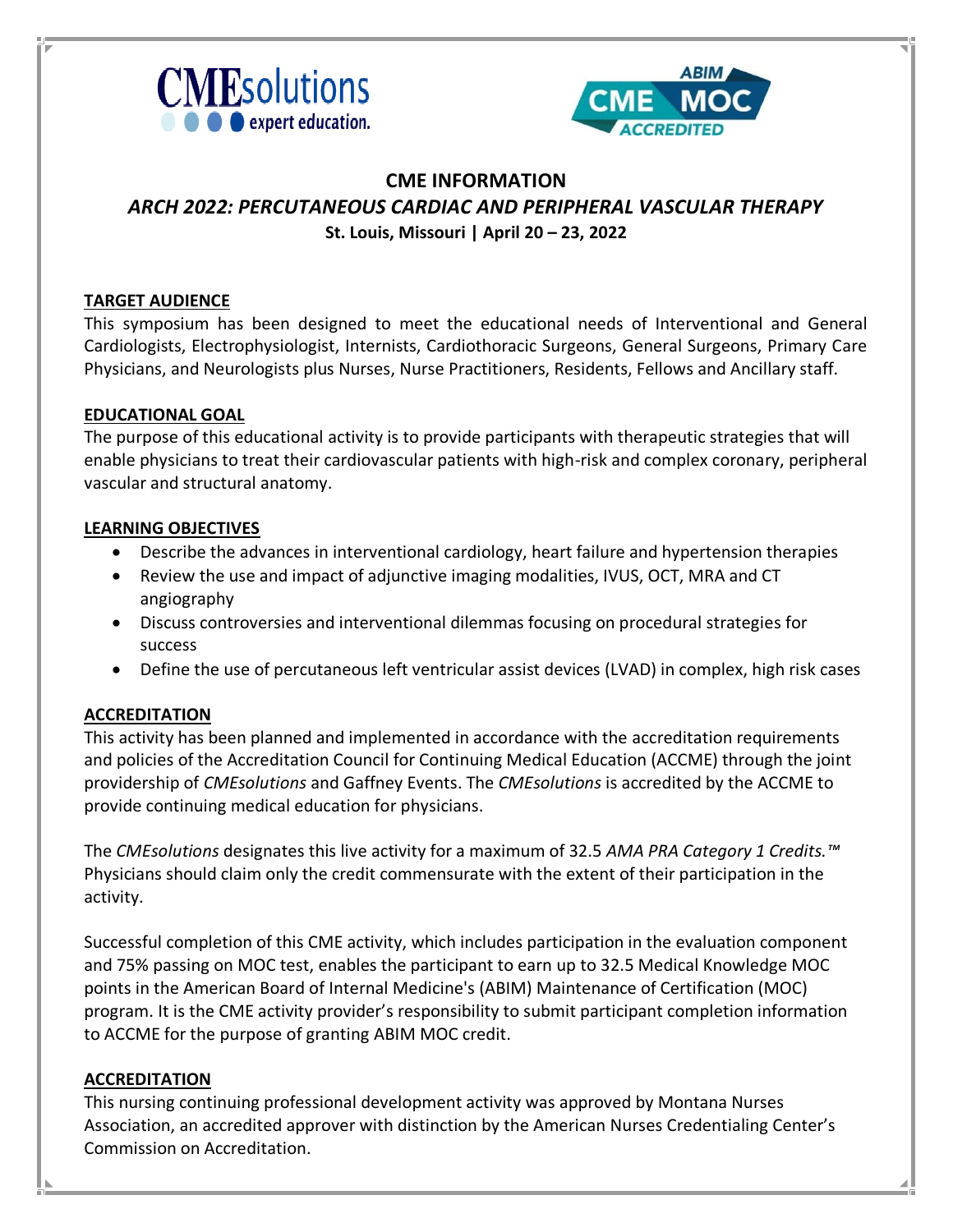### **FEES** There are fees for participating in this activity.

# **PARTICIPATION REQUIREMENTS**

## 1. Read CME Information

- 2. Attend Sessions credit given commensurate with attendance
- 3. After Monday, April 25, 2022, login to the following URL: **<https://online-med-edu.com/arch2022/>**
- 4. Complete evaluation, credit request form, MOC request, and download or print credit statement

*(NOTE: MOC points can only be claimed up until May 25, 2022)*

## **FACULTY AND DISCLOSURES**

*CMEsolutions* requires everyone in a position to control the content of this activity to disclose any relevant financial conflict of interest they may have as related to the content of this activity. All identified conflicts of interest are thoroughly vetted by *CMEsolutions* for fair balance, scientific objectivity of studies mentioned in the materials or used as the basis for content, and appropriateness of patient care recommendations. *CMEsolutions* has mitigated all conflicts of interest prior to this educational activity.

## *Karim Al-Azizi, MD, FACC, FSCAI, FESC*

Interventional Cardiologist and Structural Heart Disease, Associate, Baylor Scott & White Health Plano, TX

*Disclosed the following relevant financial relationships: Philips Volcano, Shockwave-Consultant; Proctor; Edwards LifeSciences-Proctor, Speaker, Consultant; Medtronic-Consultant, Advisory Board*

## *Rasha Al-Lamee, MD*

Interventional Cardiology Consultant, Imperial College London Islington, London, UK *Has no relevant financial relationships to disclose.*

## *Richard G. Bach, MD, FACC, FAHA*

Professor of Medicine, Director, Cardiac Intensive Care Unit; Director, Hypertrophic Cardiomyopathy Center, Washington University School of Medicine, Barnes Jewish Hospital St. Louis, MO *Disclosed the following relevant financial relationships: NGM Biopharmaceuticals, Novo Nordisk-Consultant*

## *David T. Balzer, MD, FSCAI*

Co-Director Pediatric Cardiology, Director Cardiac Catheterization Lab, Washington University School of Medicine St. Louis, MO *Disclosed the following relevant financial relationships: Edwards LifeSciences-Proctor, PI; Medtronic, Abbott-Proctor*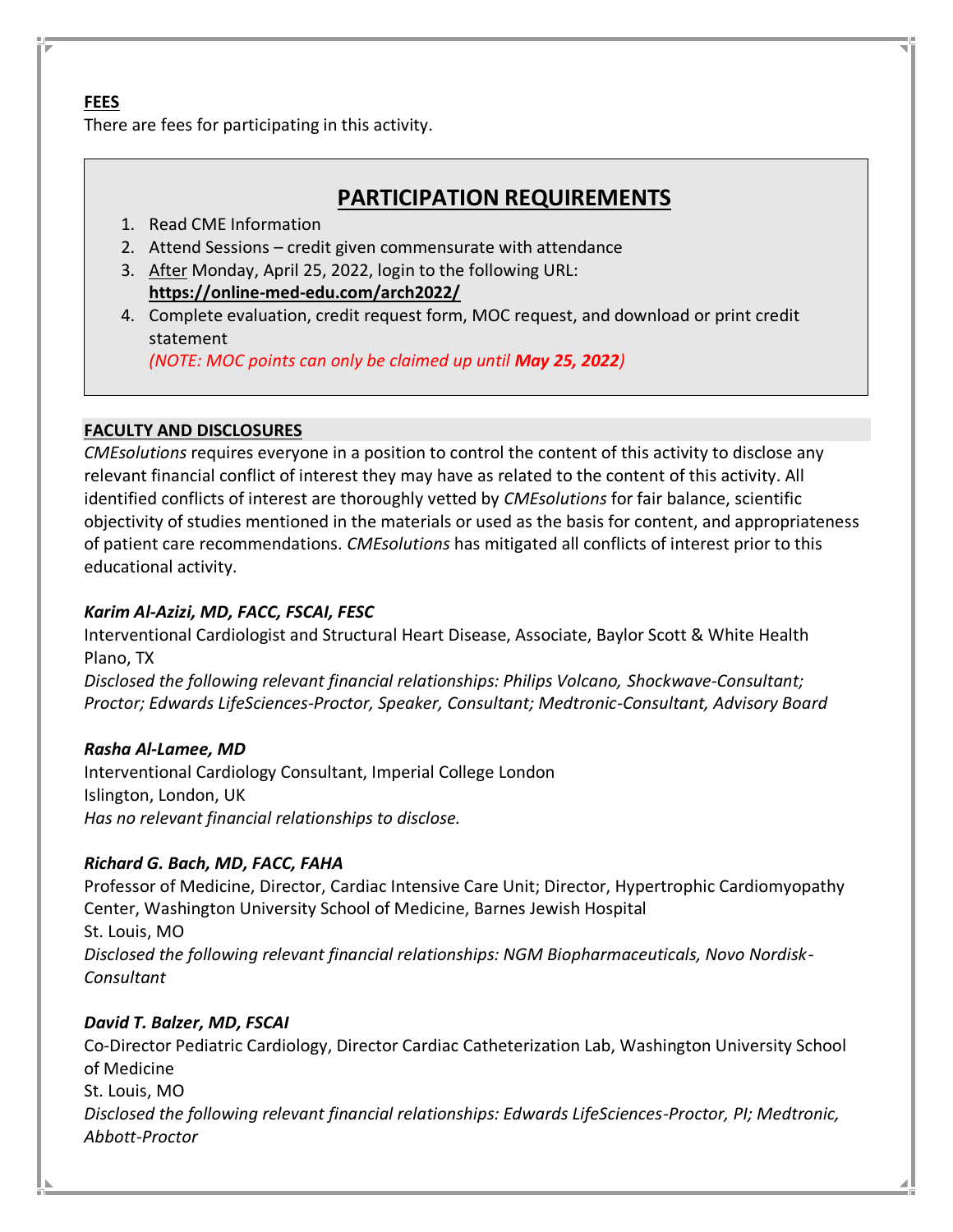### *Sudeshna Banerjee, MD, FACC, FSCAI*

Interventional Cardiologist, Director Invasive Cardiology and Structural Heart Sacred Heart Medical center; Oregon Heart & Vascular Institute Eugene, OR *Has no relevant financial relationships to disclose.*

## *Robert F. Burke, MD, FASE, FSCAI*

Director, Noninvasive Cardiodiagnostics, HonorHealth Heart Group Scottsdale, AZ *Disclosed the following relevant financial relationships: Abbott, Edwards, Medtronic-Speaker*

## *Georges Chahoud, MD, FACC, FAHA, FASE*

Regional Director, Heart Failure Clinical Program, SSM Health-St. Louis and Southern Illinois, St. Louis Cardiology Consultants Wildwood, MO *Disclosed the following relevant financial relationships: Zoll-Speaker, Research; Merck, Astra Zeneca, Vifor-Speaker*

## *Bernard Chevalier, MD, FACC*

Interventional Cardiologist, Institut Cardiovaculaire Paris Sud Massey, NA, France *Has no relevant financial relationships to disclose.*

## *George S. Chrysant, MD, FACC, FSCAI, FSCCT*

Chief Medical Officer, INTEGRIS Cardiovascular Physicians Oklahoma City, OK *Disclosed the following relevant financial relationships: Abbott Vascular, Biotronik, Penumbra-Consultant; Boston Scientific, Medtronic-Medical Advisory Board*

## *Matthew J. Chung, MD*

Structural & Interventional Cardiologist, Virginia Cardiovascular Specialists Richmond, VA *Disclosed the following relevant financial relationships: Philips, W. L. Gore-Speaker*

## *Edward Coverstone, MD*

Medical Director Cardiac Catheterization, Mercy South St. Louis, MO *Has no relevant financial relationships to disclose*

## *David Cox, MD, FACC, MSCAI*

Interventional Cardiologist, Sanger Heart and Vascular Institute Charlotte, NC *Has no relevant financial relationships to disclose.*

## *Michael Daniel, MD, FACC*

Interventional Cardiology, Vital Heart and Vein Kingwood, TX *Has no relevant financial relationships to disclose.*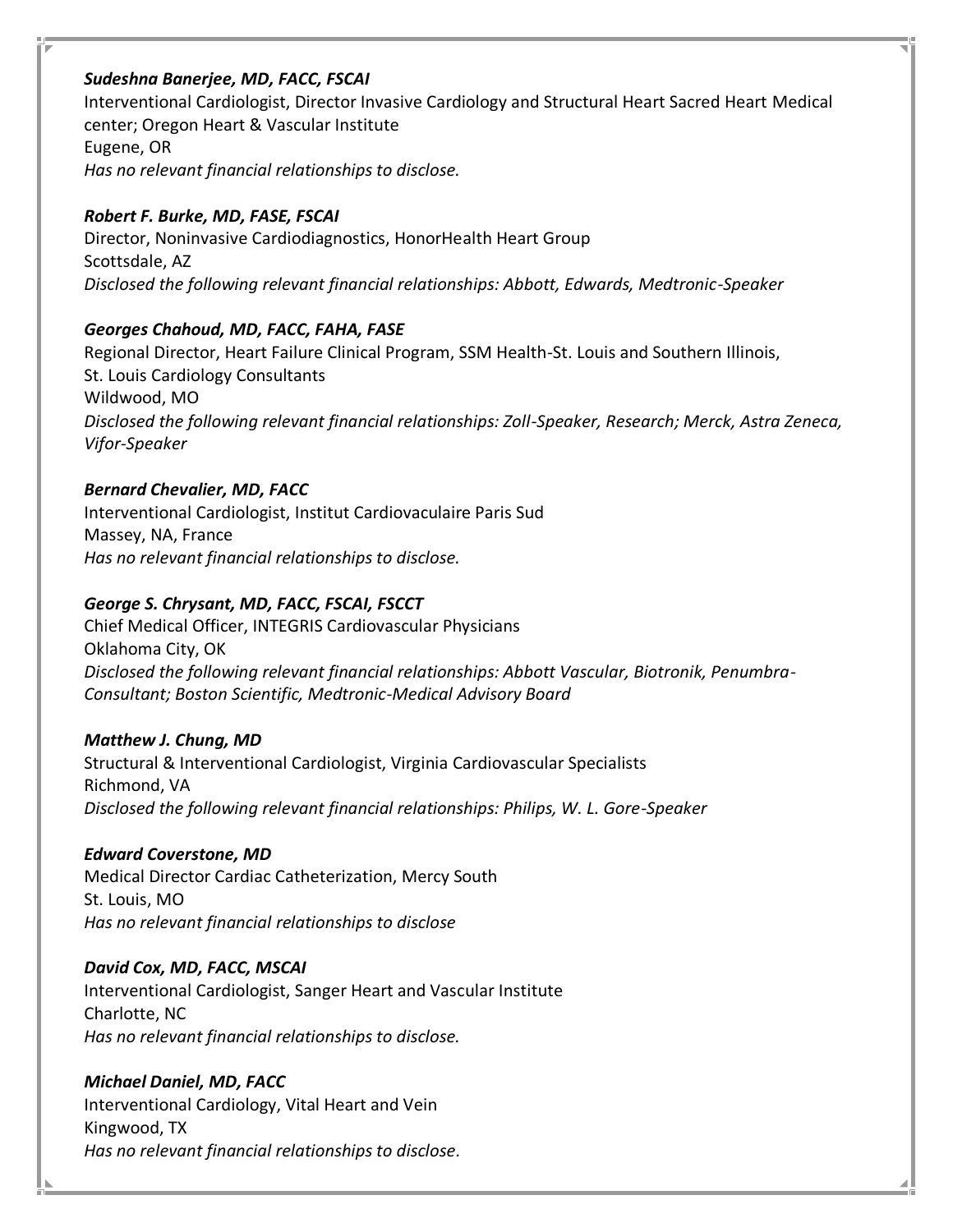## *Charles Davidson, MD*

Clinical Chief, Cardiology, Vice Chair Clinical Affairs, Department of Medicine, Northwestern University Feinberg School of Medicine

Chicago, IL

*Disclosed the following relevant financial relationships: Edwards Lifesciences- Consultant and Research Grant Support; Abbott Vascular-Research Support*

## *Tony J. DeMartini, MD, FACC*

Interventional Cardiologist, Memorial Medical Center, SIU School of Medicine Springfield, IL *Disclosed the following relevant financial relationships: Asahi-Intecc-USA, Boston Scientific-Proctor*

## *Eric J. Dippel, MD, FACC, FSCAI*

Cardiologist, Affiliated with Multiple Hospitals Davenport, IA *Disclosed the following relevant financial relationships: Philips, Avail, Abbott Vascular-Advisory Board, Medtronic-Consultant*

## *Darshan Doshi, MD*

Assistant in Medicine, Massachusetts General Hospital and Harvard Medical School Boston, MA *Disclosed the following relevant financial relationships: Abbott Vascular, Boston Scientific, Medtronic, Penumbra, Philips-Speaker*

## *Stilianos Efstratiadis, MD, FACC*

Interventional Cardiologist, Cardiovascular Institute of Sioux City Sioux City, IA *Has no relevant financial relationships to disclose*

## *Amr El-Shafei, MD*

Director, Cath Lab, Mercy NWA, Mercy Hospital Rogers, AR *Has no relevant financial relationships to disclose*

## *Gregory Ewald, MD, FACC*

Associate Chief, Division of Cardiology and Director, Section of Heart Failure and Cardiac Transplantation, Washington University School of Medicine St. Louis, MO *Disclosed the following relevant financial relationship: Abbott-Speaker, Consultant*

## *Tim Fischell, MD, FACC, FSCAI*

Director, Cardiovascular Research, Borgess Heart Institute Kalamazoo, MI *Disclosed the following relevant financial relationships: Ablative Solutions, Inc., CrossLiner, Inc.-Chief Medical Officer*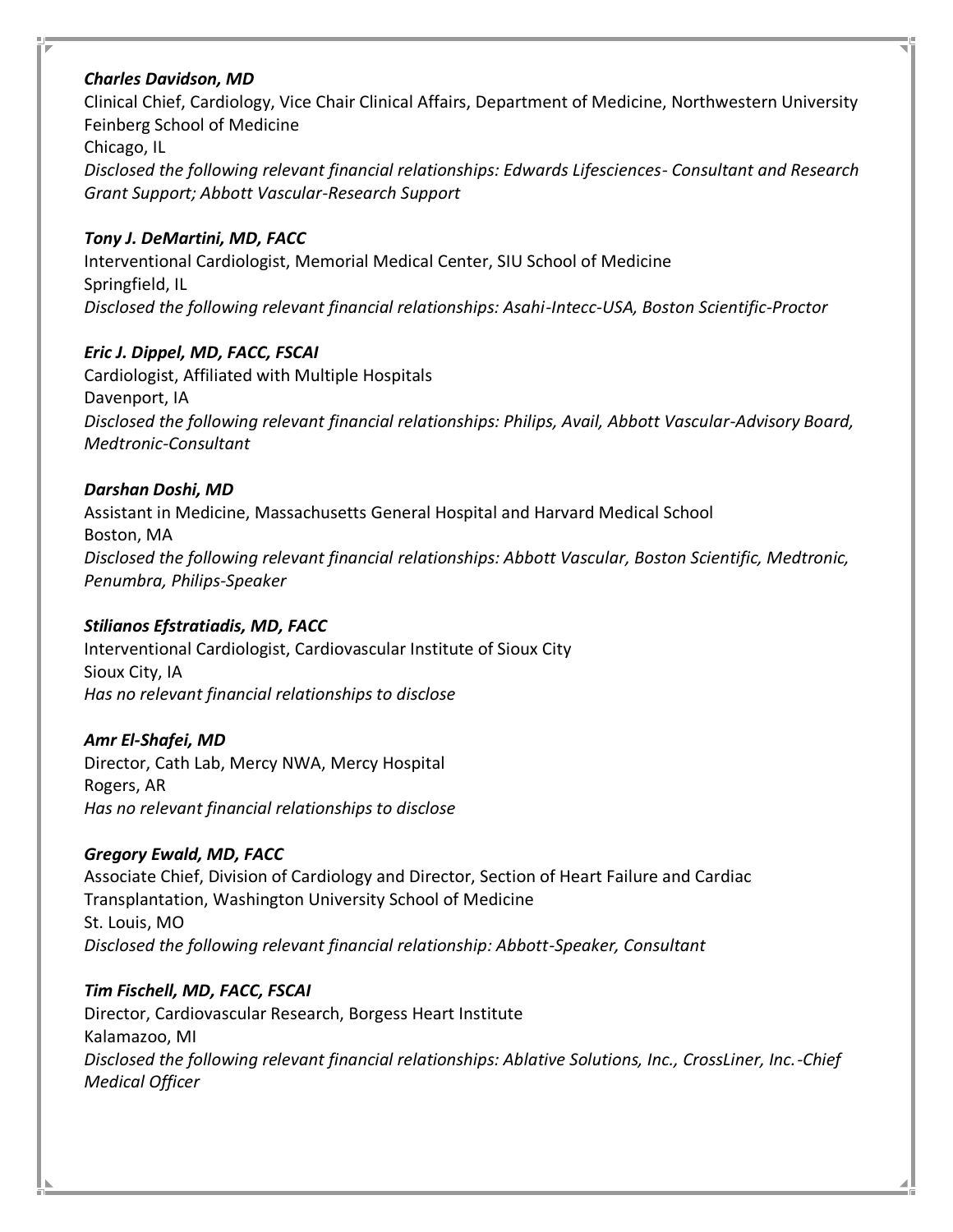*Corey G. Foster, MD* Interventional Cardiologist, Imperial Health Lake Charles, LA *Has no relevant financial relationships to disclose*

### *Nathan Frogge, MD*

Structural Heart Disease Fellow, Washington University in St Louis St. Louis, MO *Has no relevant financial relationships to disclose*

*Mark Gdowski, MD*

Interventional Cardiologist, St. Luke's Hospital Chesterfield, MO *Has no relevant financial relationships to disclose*

## *James Goldstein, MD, FACC, FSCAI*

Director of Research and Education Department of Cardiovascular Medicine, Beaumont Health System Royal Oak, MI *Has no relevant financial relationships to disclose.*

## *Mark J. Goodwin, MD*

System Medical Director Structural Heart and Innovations; Medical Director, Cardiology / Edward-Elmhurst Health Cardiac Innovations & Structural Heart Center; Advocate Medical Group Naperville, IL

*Disclosed the following relevant financial relationships: Philips, Boston Scientific-Advisory Board; Edwards Lifesciences-Proctor*

## *Justin Hartupee, MD, PhD*

Assistant Professor, Washington University St. Louis, MO *Has no relevant financial relationships to disclose.*

## *Timothy D. Henry, MD, FACC, MSCAI*

Medical Director, The Carl and Edyth Lindner Center for Research and Education, The Christ Hospital Health Network Cincinnati, OH *Has no relevant financial relationships to disclose*

### *James Hermiller, MD, FACC, MSCAI*

Director, Structural Interventional and Interventional Cardiology, Ascension St. Vincent, Ascension St. Vincent Medical Group Carmel, IN *Disclosed the following relevant financial relationships: Abbott Vascular, Edwards Lifesciences-Consultant, Proctor; Medtronic-Consultant, Advisory Board*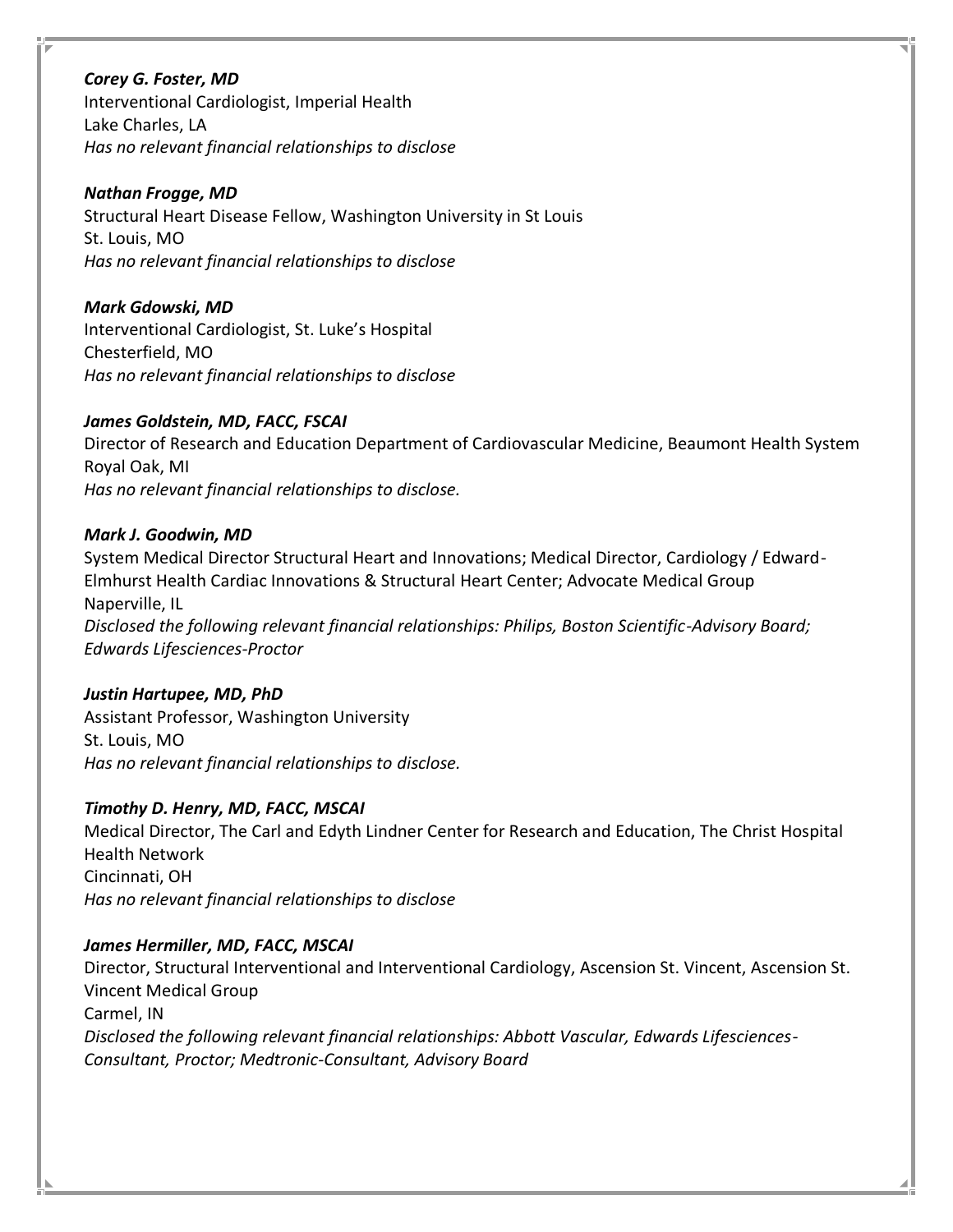### *Stuart Higano, MD, FACC, MSCAI*

Medical Director, Heart LifeLine Alliance, Missouri Baptist Medical Center St. Louis, MO *Has no relevant financial relationships to* disclose

## *Douglas Horstmanshof, MD*

Co-Director, INTEGRIS Advanced Cardiac Care, INTEGRIS Health Oklahoma City, OK *Disclosed the following relevant financial relationship: Abbott Medical-Contractor, Speaker, Clinical Research*

## *Thomas Hovasse, MD*

Cardiologist, ICPS Massey, France *Has no relevant financial relationships to disclose.*

## *Srinivas Iyengar, MD, FACC*

Structural Heart Director, Boulder Community Health Boulder, CO *Disclosed the following relevant financial relationships: Boston Scientific, Medtronic-Speaker, Proctor*

## *Puja Kachroo, MD*

Cardiac Surgeon, Washington University School of Medicine St. Louis, MO *Disclosed the following relevant financial relationship: Medtronic-Speaker*

## *Vishal Kapur, MD, FACC, RPVI*

Director, Endovascular Services, Mount Sinai Morningside, Mount Sinai Hospital New York, NY *Has no relevant financial relationships to disclose.*

## *Jimmy L. Kerrigan, MD, FSCAI, FACC*

Interventional Cardiologist, Ascension Saint Thomas Nashville, TN *Disclosed the following relevant financial relationships: Abiomed-Advisor to Camp PCI; Biotronik, Cordis-Advisory Board Member; Philips- Speaker, Consultant, Advisory Board Member*

## *Annapoorna S. Kini, MD, MRCP, FACC*

Director, Cardiac Catheterization Laboratory, The Mount Sinai Hospital New York, NY *Has no relevant financial relationships to disclose*

## *Ethan C. Korngold, MD, FSCAI*

Division Chair, Interventional Cardiology and Structural Heart, Providence Heart Institute Portland, OR *Disclosed the following relevant financial relationships: Abbott Vascular, Medtronic, Bard, Boston Scientific-Consultant; Edwards Lifesciences-Consultant, Proctor*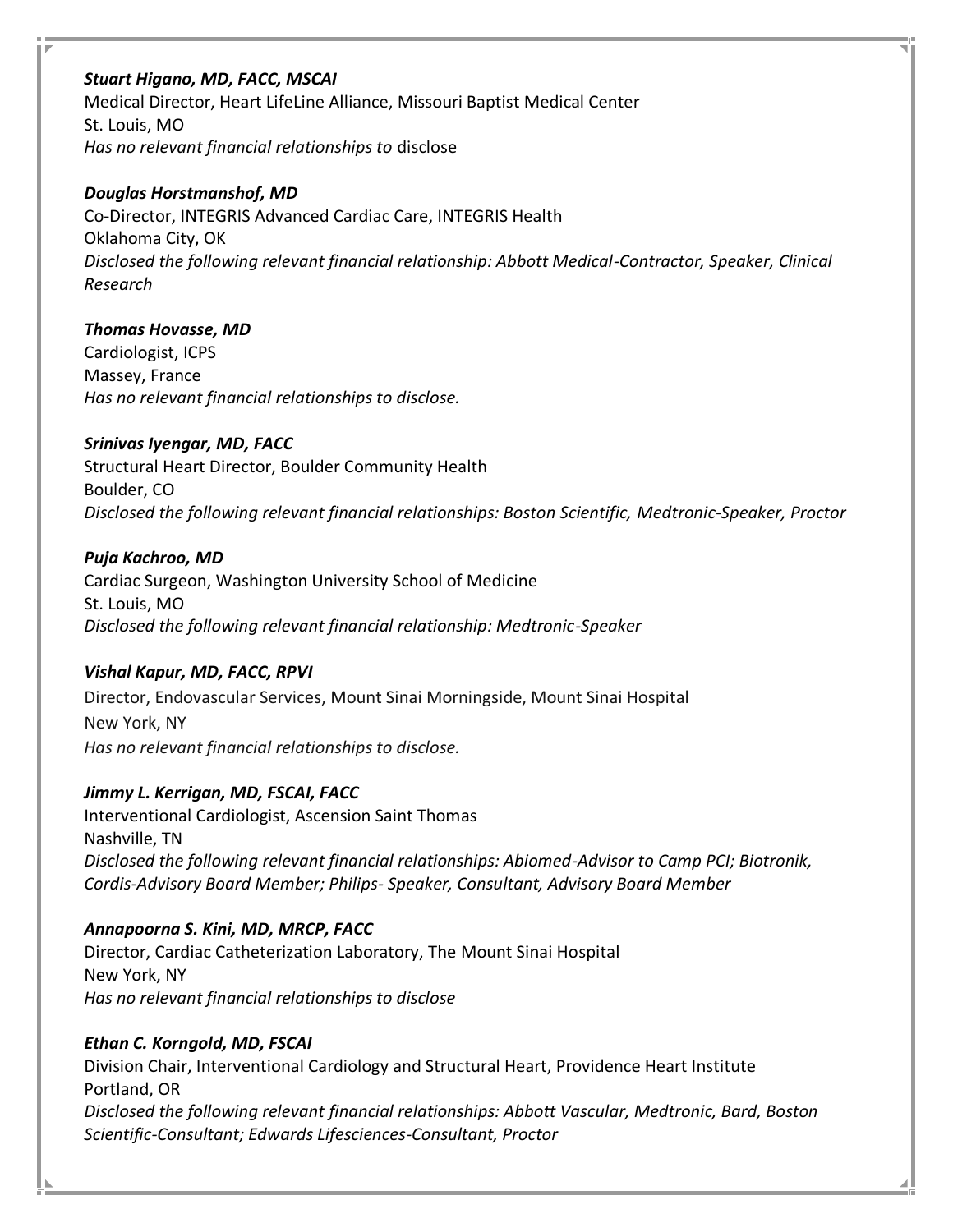## *Prakash Krishnan, MD, FACC*

Director, Endovascular Services, Mount Sinai Health System, The Mount Sinai Hospital New York, NY *Disclosed the following relevant financial relationships: Abbott, Bard, Medtronic, Philips-Consultant*

## *Howard I. Kurz, MD, MSE, FACC*

Professor of Medicine, Medical Director, Cardiac Catheterization Laboratory; Director, Interventional Cardiology Fellowship Program, Washington University Medical School Chesterfield, MO *Has no relevant financial relationships to disclose*

## *John M. Lasala, MD, PhD, FACC, MSCAI*

Professor of Medicine-Cardiology, Professor of Surgery-Cardiothoracic Surgery, Washington University School of Medicine St. Louis, MO *Disclosed the following relevant financial relationships: Boston Scientific, Abiomed, Abbott, W.L. Gore, Edwards-Consultant*

## *Mohamed Azeem Latib, MD*

Director, Interventional Cardiology, Montefiore Medical Center Bronx, NY *Disclosed the following relevant financial relationships: Boston Scientific, Abbott, Medtronic, Edwards-Consultant*

## *Martin B. Leon, MD*

Professor of Medicine, Columbia University New York, NY *Has no relevant financial relationships to disclose.*

## *Chien-Jung Lin, MD, PhD*

Interventional Cardiology Fellow, Washington University School of Medicine St. Louis, MO *Has no relevant financial relationships to disclose*

## *C. Huie Lin, MD, PhD, FACC, FSCAI*

Director, Adult Congenital Heart Program, Interventional Cardiology, Houston Methodist DeBakey Heart and Vascular Center; Houston Methodist Hospital Houston, TX *Has no relevant financial relationships to disclose.*

## *Samuel Lindner, MD* Physician, Barnes Jewish Hospital St. Louis, MO *Has no relevant financial relationships to disclose*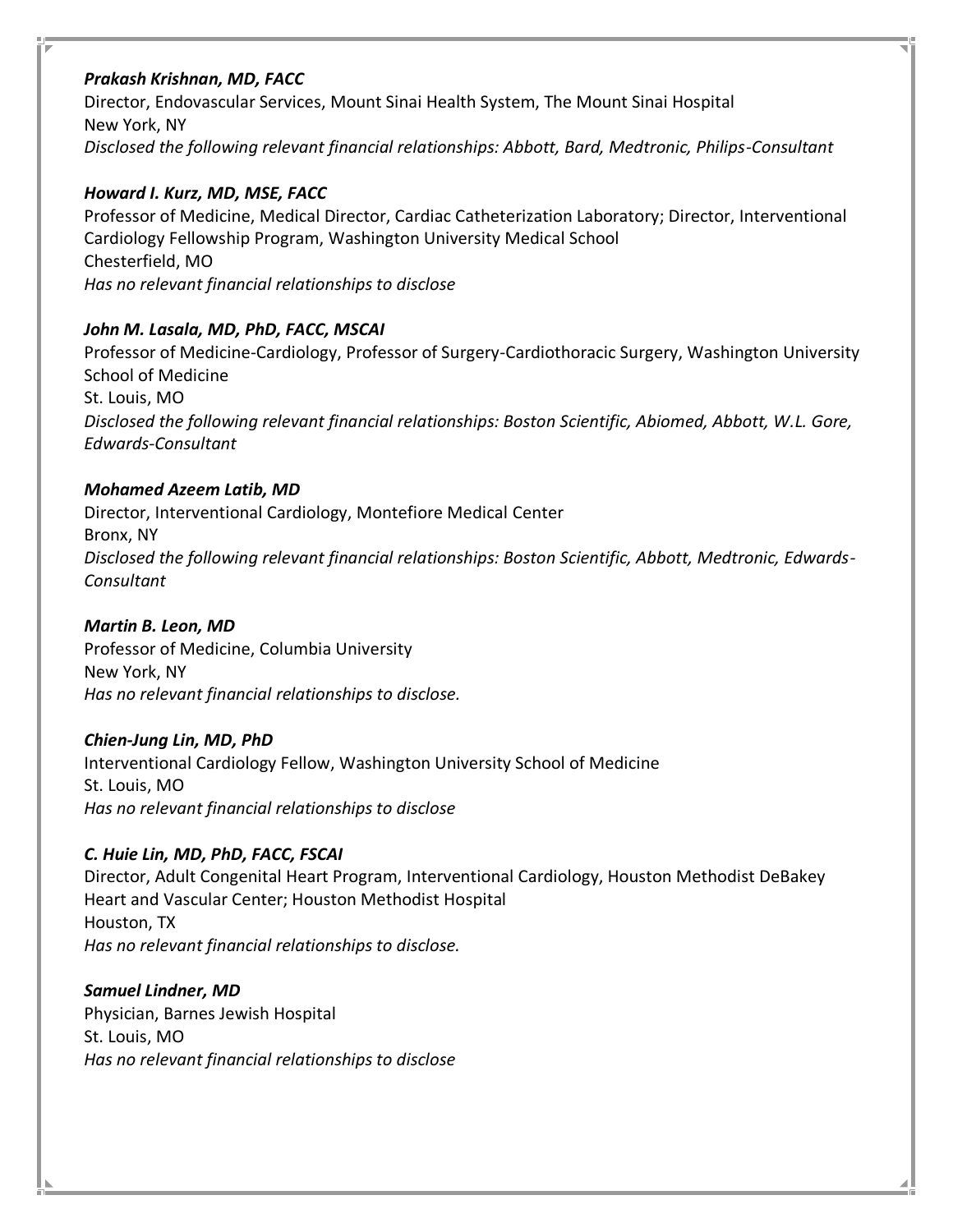### *Yves Louvard, MD, FSCAI*

Interventional Cardiologist, Institut Cardiovasculaire Paris Sud Massy, France *Has no relevant financial relationships to disclose*

#### *Stephen D. Lynch, MD*

Interventional Cardiology Fellow, Beaumont Health Birmingham, MI *Has no relevant financial relationships to disclose.*

## *Brijeshwar S. Maini, MD, FACC, FSCAI*

National Medical Director Structural Heart, Professor of Medicine, Tenet Healthcare Corp., Florida Atlantic University Delray Beach, FL *Disclosed the following relevant financial relationships: Abbott Vascular, Boston Scientific, Medtronic-Research Grant; Consultant*

## *S. Jay Mathews, MD, MS, FACC, FSCAI*

Director, Cardiac Catheterization Laboratory, Structural Heart, and PERT, Bradenton Cardiology Center, Manatee Memorial Hospital Bradenton, FL *Disclosed the following relevant financial relationships: Penumbra, Reflow Medical, Boston Scientific (BSC, Devoro and BTG), Philips (Spectranetics, Volcano, Intact Vascular)- Research Support, Consulting, Speaker, Advisory Board; Innova Vascular, Angiodynamics, Vensana Capital-Advisory Board*

### *Christian McNeely, MD*

Fellow in Interventional Cardiology, Barnes-Jewish Hospital at Washington University St. Louis, MO *Has no relevant financial relationships to disclose.*

### *Spencer J. Melby, MD*

Associate Professor of Surgery and Program Director, Washington Univ. in St. Louis St. Louis, MO *Has no relevant financial relationships to disclose.*

## *Adrian W. Messerli, MD, FACC, FSCAI*

Section Chief, Interventional Cardiology, University of Kentucky Healthcare Lexington, KY *Has no relevant financial relationships to disclose.*

### *Thomas Modine, MD*

Professor, CHU de Bordeaux Pessac, France *Disclosed the following relevant financial relationships: Abbott-Consultant; Medtronic-Consultant, SAB, PI, Grant; Edwards-Consultant, Grant*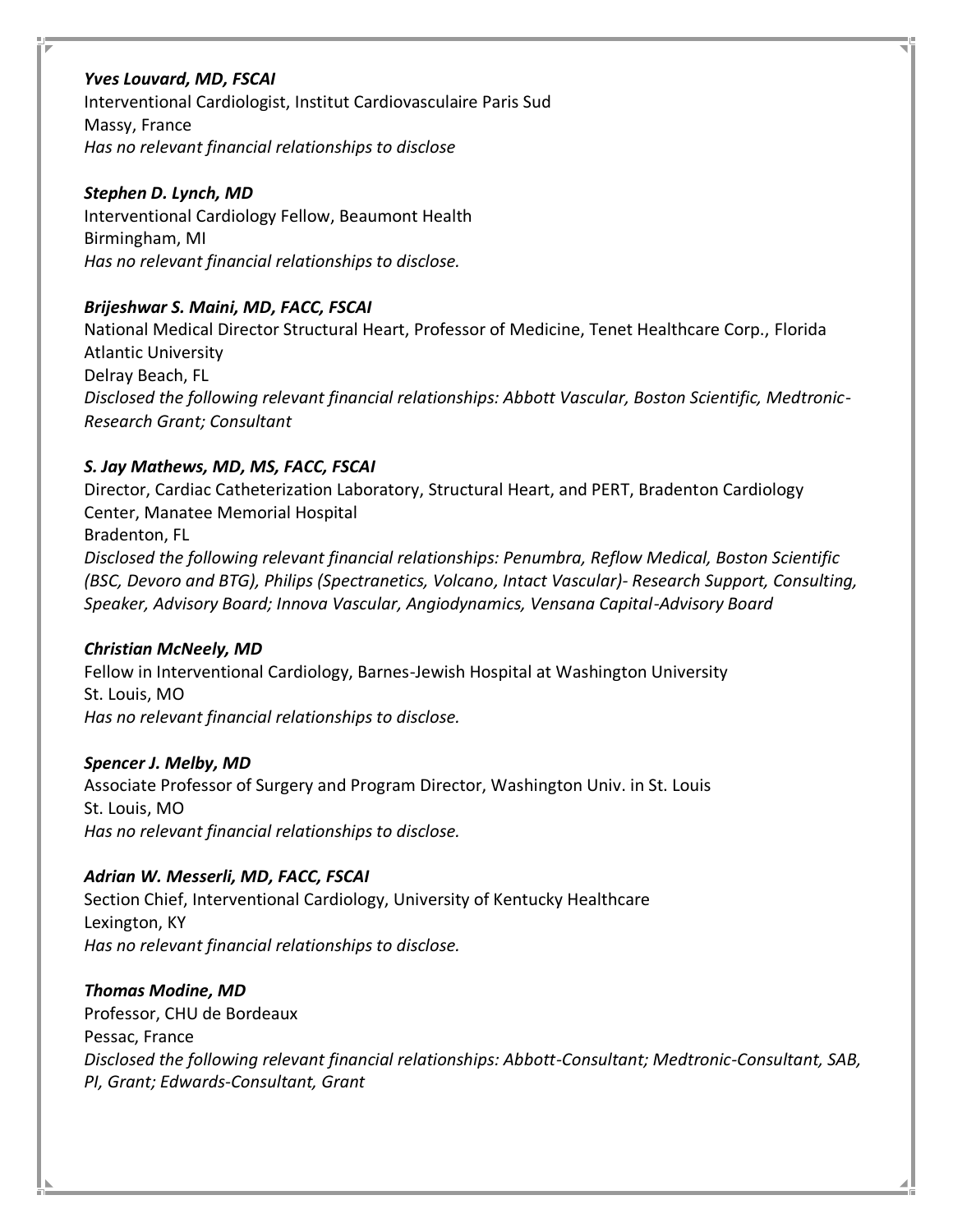## *Jeffrey W. Moses, MD, FACC, FSCAI*

John and Myrna Daniels Professor of Cardiology, Columbia University Medical Center New York, NY *Has no relevant financial relationships to disclose.*

## *Sukhjinder S. Nijjer, BSc, MBChB, MRCP, PhD*

Consultant Cardiologist, Imperial College Healthcare NHS Foundation Trust Hertfordshire, UK *Disclosed the following relevant financial relationship: Philips-Speaker, Advisor*

## *Manish A. Parikh, MD, FACC, FSCAI*

Chief, Division of Cardiology, Weill Cornell Medical College Brooklyn, NY *Disclosed the following relevant financial relationships: Abbott Vascular, Siemens, Medtronic-Advisory Board; CSI, Boston Scientific-Speaker*

## *Sahil A. Parikh, MD, FACC, FSCAI*

Associate Professor of Medicine, Columbia University Irving Medical Center New York, NY *Disclosed the following relevant financial relationships: Cordis, Philips, Medtronic-Advisory Board; Abbott Vascular-Advisory Board, Principal Investigator; Boston Scientific-Advisory Board, Principal Investigator, DSMB*

## *Srini Potluri, MD, FACC, FSCAI*

Director, Cardiac Catheterization Laboratory, Baylor Scott & White Heart Hospital Plano Plano, TX *Disclosed the following relevant financial relationships: Boston Scientific-Advisor, Proctor; Abbott, Edwards-Proctor; Zoll, Terumo-Speaker*

## *Sumanth Prabhu, MD*

Professor and Chief, Division of Cardiology, Washington University School of medicine St. Louis, MO *Disclosed the following relevant financial relationships: Sanofi-Genzyme-Member, Data Safety and Monitoring Board Two Clinical Trials*

### *Nishath Quader, MD, FACC*

Associate Professor of Medicine, Washington University-St. Louis St. Louis, MO *Has no relevant financial relationships to disclose.*

### *Arthur B. Reitman, MD, FACC*

Chief, Inpatient Cardiology Services, Wellstar Health Systems Marietta, GA *Has no relevant financial relationships to disclose*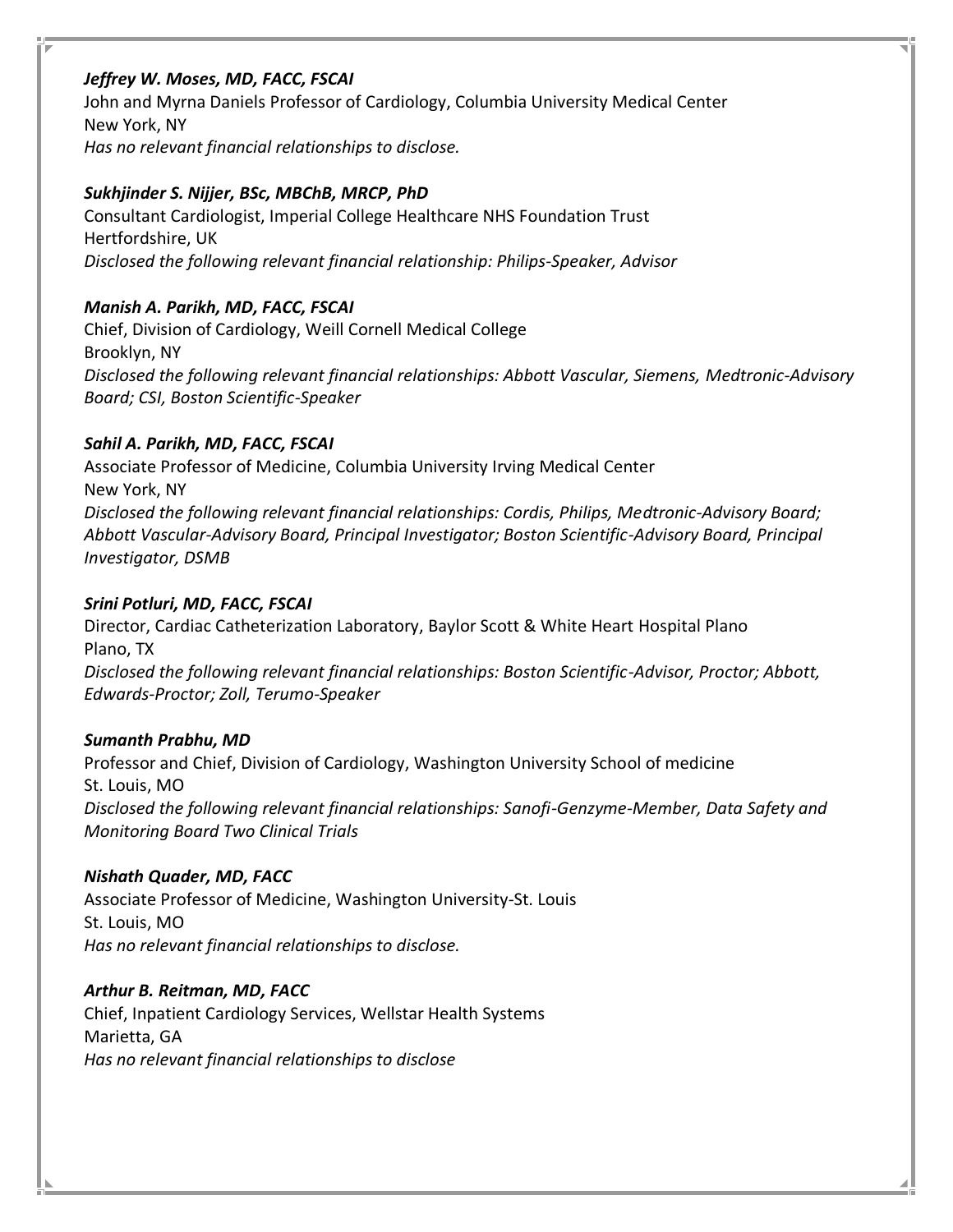### *David G. Rizik, MD, FACC, MSCAI*

Chief Scientific Officer, Director, Structural and Coronary Interventions, HonorHealth Medical Center Scottsdale, AZ *Disclosed the following relevant financial relationships: Boston Scientific-Executive Physician Council; Abbott Vascular, TriReme Medical, Biotronik-Medical Advisory Board*

## *Harold G. Roberts, MD*

Associate Professor of Cardiac Surgery, Washington University in St. Louis St. Louis, MO *Has no relevant financial relationships to disclose.*

## *Kenneth Rosenfield, MD, MHCDS, MSCAI*

Section Head Vascular Medicine, MGH Bedford, NH *Disclosed the following relevant financial relationships: Althea Medical, Angiodynamics; Boston Scientific; Contego; Inspire MD; Magneto; Mayo Clinic; Neptune Medical; Penumbra; Philips; Surmodics; Terumo; Thrombolex; Truvic-Consultant, Scientific Advisory Board*

## *Joel Schilling, MD, PhD*

Associate Professor of Medicine, Washington University School of Medicine St. Louis, MO *Has no relevant financial relationships to disclose.*

## *Kathleen Schlafly, RN, MSN, CCRN*

Patient Care Manager, Cardiovascular Procedure Center, Barnes Jewish Hospital St. Louis, MO *Has no relevant financial relationships to disclose*

## *Eric A. Secemsky, MD, FSCAI*

Director of Vascular Intervention, Beth Israel Deaconess Medical Center Boston, MA *Disclosed the following relevant financial relationships: BD, Philips, Boston Scientific, Medtronic, Cook-Speaker, Consultant*

## *Sayan Sen, MD*

Consultant Cardiologist, Hammersmith Hospital London, UK *Disclosed the following relevant financial relationships: Philips-Speaker, Consultant; Medtronic-Speaker*

*Binita Shah, MD, FACC, FSCAI* Associate Professor of Medicine, NYU School of Medicine New York, NY *Disclosed the following relevant financial relationships: Philips Volcano-Advisory Board; Terumo Medical-Consultant*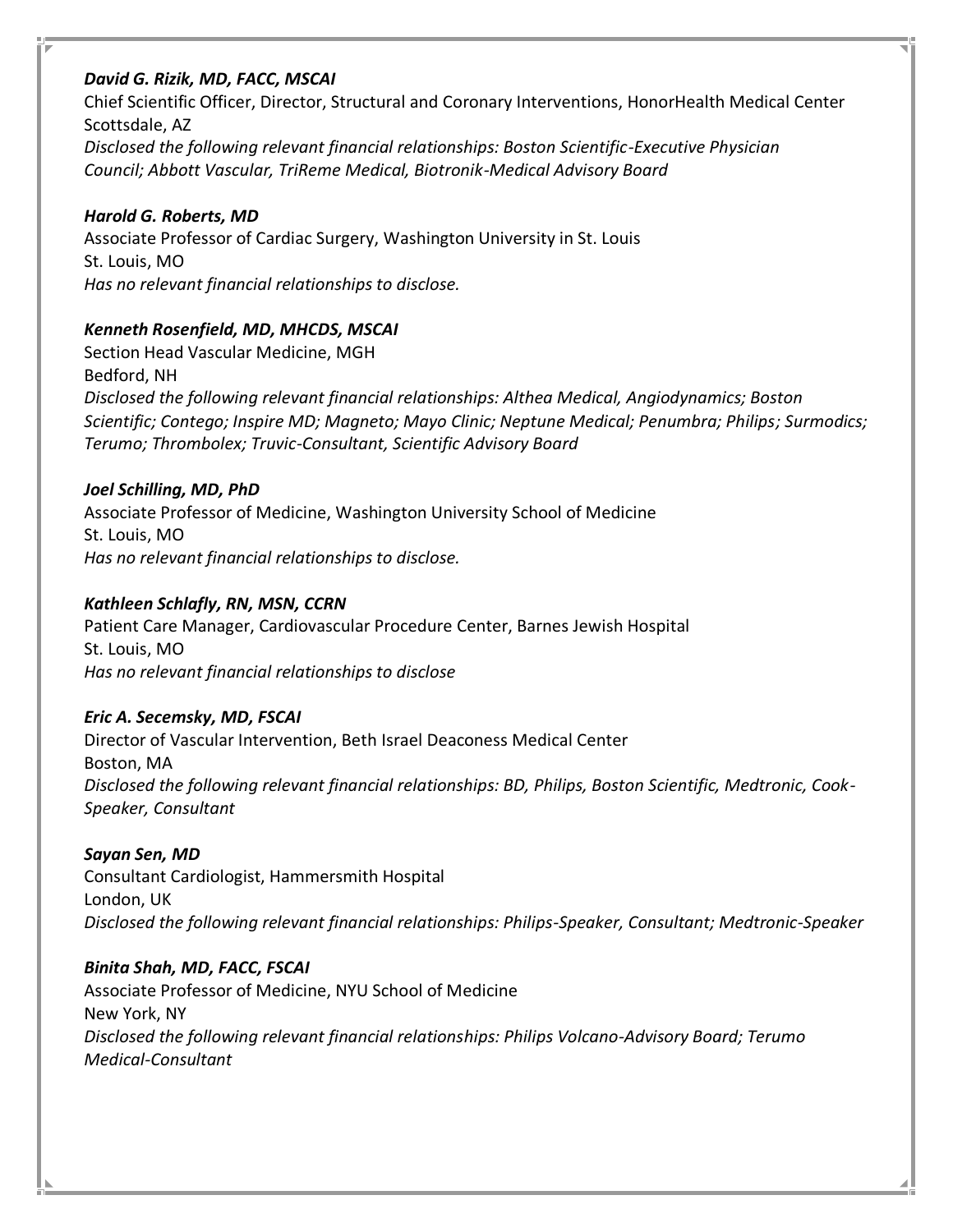### *Robert L. Shapiro, MD, MS, FACC*

Interventional Cardiologist, UCHealth Longmont, CO *Has no relevant financial relationships to disclose.*

### *Samin K. Sharma, MD, FACC, MSCAI*

Senior Vice President, Operations & Quality, Mount Sinai Heart, The Mount Sinai Hospital New York, NY *Disclosed the following relevant financial relationship: Cardiovascular Systems, Inc., Abbott Vascular, Boston Scientific-Speaker Bureau*

## *Jasvindar Singh, MD, FACC, FSCAI*

Associate Professor of Medicine, Medical Director, Cardiac Catheterization Laboratory, Washington University St. Louis, MO *Disclosed the following relevant financial relationships: Abbott Vascular, Boston Scientific, CSI, Philips Volcano, Medtronic-Consultant*

## *Marc A. Sintek, MD*

Assistant Professor of Medicine, Washington University School of Medicine St. Louis, MO *Disclosed the following relevant financial relationships: Phillips, Edwards Life Sciences- Consultant; Boston Scientific-Research Support*

## *Nishtha Sodhi, MD, FSCAI*

Structural and Interventional Cardiology, University of Virginia Charlottesville, VA *Has no relevant financial relationships to disclose*

## *Sandeep S. Sodhi, MD, MBA*

Assistant Professor of Medicine, Washington University School of Medicine, Barnes-Jewish Hospital St. Louis, MO *Has no relevant financial relationships to disclose*

## *Jeffrey M. Sparling, MD, FACC*

Director, Noble Cardiac Catheterization Laboratories, INTEGRIS Health Oklahoma City, OK *Disclosed the following relevant financial relationships: Medtronic-Proctor, TAVR*

## *Prashanth D. Thakker, MD, FACC*

Assistant Professor, Washington University in Saint Louis St. Louis, MO *Has no relevant financial relationships to disclose*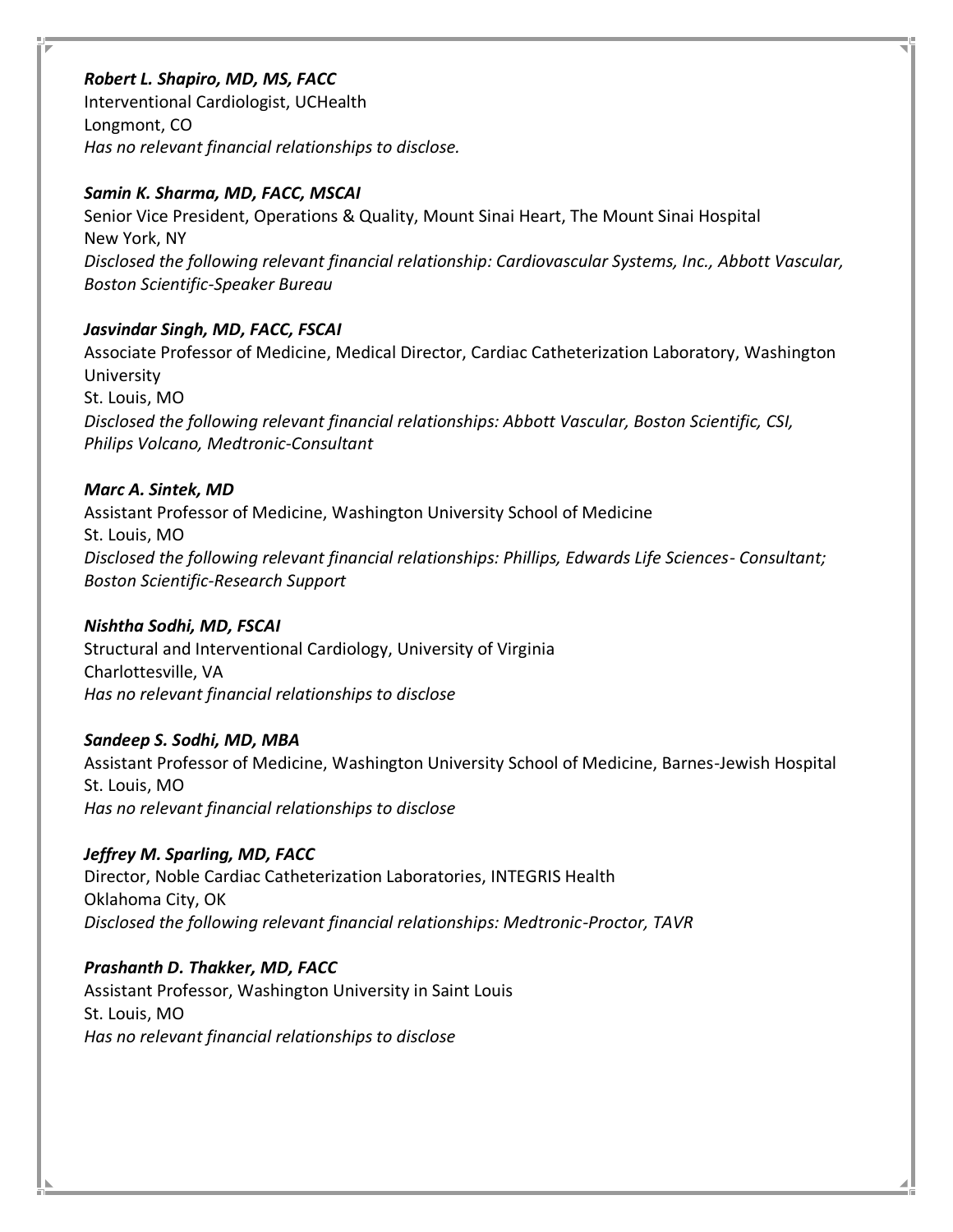## *Gus Theodos, MD, FACC, FSCAI*

Director, Cardiac Catheterization Laboratory and Structural Heart, BJC Medical Group at Missouri Baptist Hospital St. Louis, MO *Disclosed the following relevant financial relationships: Boston Scientific, Edwards Lifesciences, Asahi-Speaker*

## *Anish J. Thomas, MD, FACC, FSCAI*

Interventional Cardiology, Vascular, Endovascular Medicine, Mercy Clinic Heart and Vascular St. Louis, MO *Disclosed the following relevant financial relationships: Abbott Vascular-Consultant, Speaker; BD (Bard PV), CSI, Phillips-Speaker; Janssen-Speaker*

## *Srini Tummala, MD*

Director Vascular Disease and Limb Salvage Program, University Miami Health System Miami, FL *Disclosed the following relevant financial relationships: CSI, Abbott, Bard Peripheral Vascular-Consultant, Speaker, Educational Course Faculty; Terumo-Consultant*

## *Justin Vader, MD*

Associate Professor, Washington University Webster Groves, MO *Has no relevant financial relationships to disclose.*

## *Craig M. Walker, MD, FACC, FACP, FACA*

President, Cardiovascular Institute of the South Houma, LA *Has no relevant financial relationships to disclose*

## *Robert Jay Widmer, MD, PhD, FSCAI*

Cardiac Catheterization Laboratory Director, BSWH Temple, TX/ACC Belton, TX *Disclosed the following relevant financial relationships: Pfizer-Consultant; Abbott Vascular-Consultant, Speaker; Philips-Advisor*

## *David A. Wood, MD, FRCPC, FACC, FESC, FSCAI*

Director, Centre for Cardiovascular Innovation, Head, Division of Cardiology, Vancouver Coastal Health, University of British Columbia Vancouver, British Columbia *Disclosed the following relevant financial relationships: Edwards Lifesciences, Abbott, Medtronic-Research Grant*

## *Alan Zajarias, MD, FACC*

Professor of Medicine, Washington University School of Medicine St. Louis, MO *Disclosed the following relevant financial relationships: Edwards Lifescience-Advisor; Abiomed-Teacher; Anteris-Consultant*